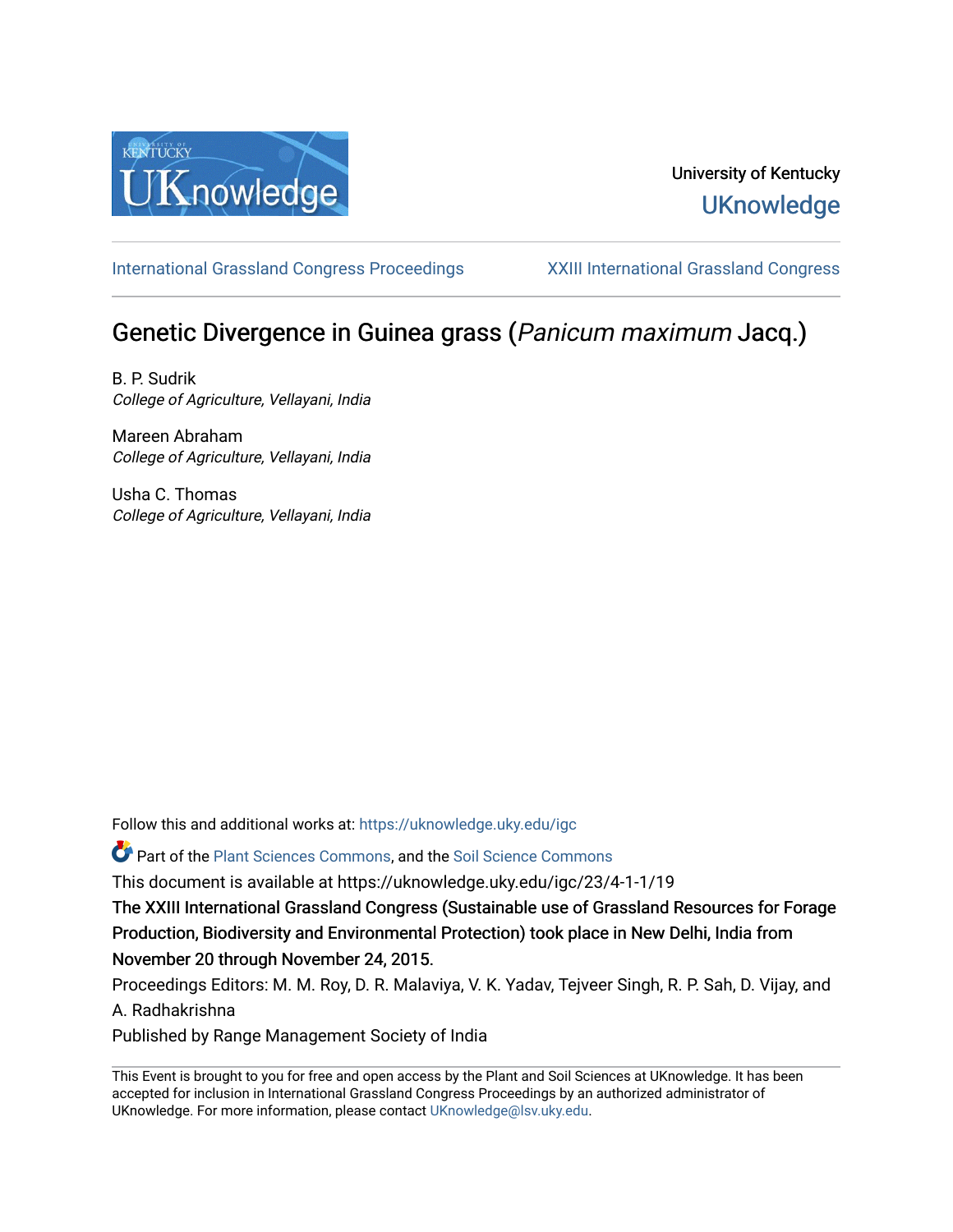Paper ID: 1122 Theme 4. Biodiversity, conservation and genetic improvement of range and forage species Sub-theme 4.1. Plant genetic resources and crop improvement

## **Genetic divergence in Guinea grass (***Panicum maximum* **Jacq.)**

## **B. P. Sudrik\*, Mareen Abraham, Usha C. Thomas**

College of Agriculture, Vellayani, Trivandrum-695522, Trivandrum, India \*Corresponding author e-mail: [sudrik2015@gmail.com](mailto:sudrik2015@gmail.com)

**Keywords:** Cluster analysis, D <sup>2</sup>analysis, Genetic divergence, Guinea grass, *Panicum maximum*

## **Introduction**

Guinea grass is ideal forage crop and grows well on a wide variety of soil and even under light shade of tree and bushes and can survive long dry spell and quick moving fires which does not harm underground root. In order to improve productivity, adaptability and quality of Guinea grass, it is important to understand the genetic diversity which exists in the population which also helps in their conservation and germplasm management (Tiwari and Chandra, 2010). The present study was undertaken to estimate the amount of diversity among 37 germplasm accessions (*Panicum maximum* Jacq.) and to identify diverse genotypes for breeding programmes for better yield and quality.

## **Materials and Methods**

The experimental material consisted of 37 accessions of Guinea grass (*Panicum maximum* Jacq.) obtained from various sources and maintained under AICRP (Forage Crops) at the College of Agriculture, Vellayani, Kerala. The accessions were planted using rooted slips at 60 x 30 cm spacing in RBD with two replications. All the agronomic practices were followed to maintain the crop stand. The biometrical observations recorded on single plant basis, from five plants of each entry were randomly selected. Average of these values was taken with respect to all biometrical characters. Mahalanobis D<sup>2</sup> Statistic (Mahalanobis, 1936) was employed to assess the genetic diversity and clustering of genotypes was done according to Tocher's method as described by Rao, 1952.

## **Results and Discussion**

The analysis of variance revealed highly significant differences among accessions for all characters under investigation, thereby indicating the presence of high genetic variability in the experimental material (Table 1). All genotypes were grouped into 7 clusters indicating large amount of genetic diversity existing among the accessions (Table 2). Among these 7 clusters, cluster 1 is the largest having 15 accessions, followed by cluster III having 14 accessions, cluster VII had 4 accessions, cluster II, cluster IV, cluster V and cluster VI had one accession each. The clustering pattern indicates that some genotypes belonging to same location got segregated into different clusters and certain genotype habituating different location got grouped in the same cluster. This leads to the inference that factors other than geographical diversity may be responsible for such clustering and that there is no parallelism between geographic and genetic diversity (Mannan *et al.*, 1993 in colocasia, More *et al.*, 2006 in fodder maize). The inter and intra cluster  $D^2$  values among the clusters are presented in (Table 3). The intra cluster distance is lower than that of inter cluster distances showing that less diversity within cluster. The highest intra cluster distance was noted in cluster VII (9.42) and the minimum was in cluster IV, V and VI (0). The highest inter cluster distance is between cluster IV and VII (12.63). The genotypes belong to these clusters separated by high statistical distance would have greater genetic divergence and can be used for improvement of fodder yield and quality. Least inter cluster distance is between cluster I and cluster II (4.15). These are in accordance with findings of More *et al*. (2006). Hence Guinea grass has shown a wild range of diversity and there were few accessions with unique characters.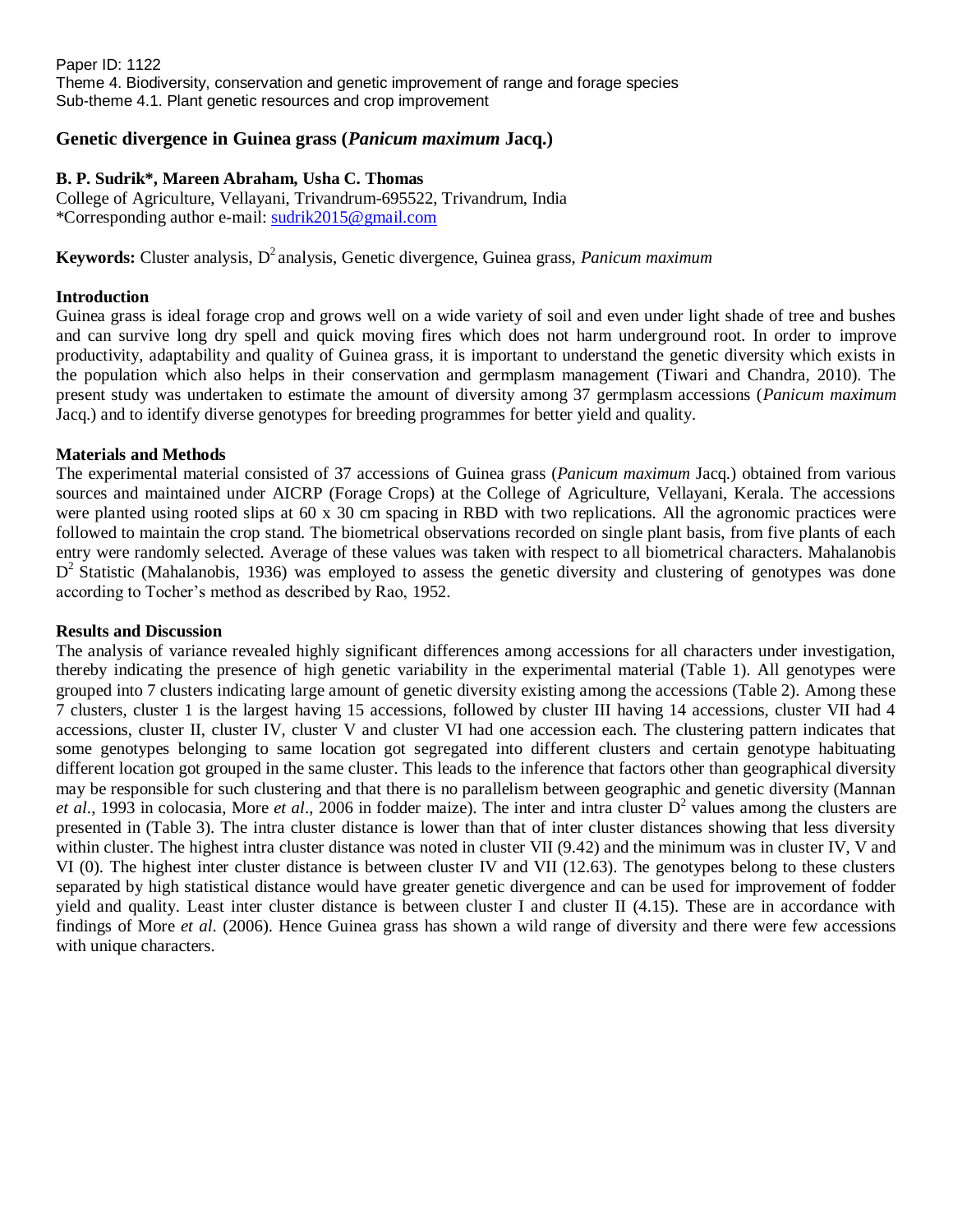| were in the contracting three of mean equates for unfer encountered in Cumea grass |             |                             |                         |                        |                         |                       |                                         |                                 |                                       |                              |                                    |                                   |                        |                                    |                                  |
|------------------------------------------------------------------------------------|-------------|-----------------------------|-------------------------|------------------------|-------------------------|-----------------------|-----------------------------------------|---------------------------------|---------------------------------------|------------------------------|------------------------------------|-----------------------------------|------------------------|------------------------------------|----------------------------------|
| Source<br>of<br>variat<br>-ion                                                     | df          | Days<br>to<br>flowe<br>ring | Plant<br>height<br>(cm) | Leaf<br>length<br>(cm) | Leaf<br>breadth<br>(cm) | Leaf<br>area<br>index | Lengt<br>h of<br>intern<br>-ode<br>(cm) | Length<br>of<br>panicle<br>(cm) | No. of<br>till-<br>ers<br>per<br>hill | No.<br>leaves<br>per<br>hill | No. of<br>panicle<br>s per<br>hill | Green<br>fodder<br>yield $(t/ha)$ | Leaf-<br>stem<br>ratio | Wt. of<br>seeds<br>per hill<br>(g) | Dry<br>fodder<br>yield<br>(t/ha) |
| Repli<br>-cation                                                                   | $^{\sim}$ 1 | 1.64                        | 2.64                    | 2.28                   | 0.041                   | 0.33                  | 1.79                                    | 3.03                            | 12.96                                 | 147                          | 4.49                               | 56.17                             | $\Omega$               | 0.14                               | 0.41                             |
| Geno<br>types                                                                      | 36          | 44.67<br>***                | 304.27<br>**            | 87.86<br>***           | 0.055<br>***            | 4.29<br>***           | 3.94<br>$**$                            | 69.19<br>***                    | 103.64<br>***                         | 2772.90<br>***               | 47.96<br>***                       | 1317.69<br>***                    | 0.11<br>***            | 14.55<br>***                       | 76.08<br>***                     |
| Error                                                                              | 36          | 16.26                       | 152.26                  | 34.87                  | 0.016                   | 0.77                  | 1.82                                    | 14.27                           | 17.11                                 | 466.51                       | 9.76                               | 157.1                             | $\Omega$               | 4.14                               | 13.04                            |
| F. value                                                                           |             | 2.74<br>***                 | 1.99<br>**              | 2.51<br>***            | 3.38<br>***             | 5.53<br>***           | 2.16<br>$**$                            | 4.84<br>***                     | 6.05<br>***                           | 5.94<br>***                  | 4.91<br>***                        | 8.38<br>***                       | 3.49<br>***            | 3.51<br>***                        | 5.83<br>***                      |
| C.D.<br>(5%)                                                                       |             | 5.65                        | 17.29                   | 8.27                   | 0.17                    | 1.23                  | 1.89                                    | 5.29                            | 5.79                                  | 30.27                        | 4.37                               | 17.56                             | 0.3                    | 2.85                               | 5.06                             |

#### **Table 1:** ANOVA showing values of mean squares for different characters in Guinea grass

\* Significant at 5 per cent level \*\* Significant at 1 per cent level \*\*\* Significant at 0.1 per cent level

#### Table 2: Clustering pattern in 37 Guinea grass germplasm accessions

| <b>Cluster No.</b> | Number of  | <b>Accessions</b>                                                                 |
|--------------------|------------|-----------------------------------------------------------------------------------|
|                    | accessions |                                                                                   |
|                    | 15         | MC-14, PGG-192, PGG-251, PGG-9, MS-4685, PGG-316, MS-4732, PGG-195, PR-553, MS-   |
|                    |            | 4681, FR-426, PM-FR-600, PGG-227, FR-600, PGG-293                                 |
|                    |            | $MC-16$                                                                           |
| III                | 14         | PGG-205, PGG-14, MS-4690, MS-4675, MS-4691, Marathakam, MS-4733, Haritha, FP-553, |
|                    |            | PGG-277, PGG-202, PGG-327, MS-4687, PGG-200                                       |
| <b>IV</b>          |            | PM-4728                                                                           |
|                    |            | <b>PGG-208</b>                                                                    |
| VI                 |            | FR-428                                                                            |
| VII                |            | PM-1188, MS-4688, Blue Guinea, MS-4600                                            |

#### **Table 3:** Average intra (In bold) and inter cluster  $D<sup>2</sup>$  distances

| <b>Cluster</b> |       | п     | Ш     | TV    |       | VI    | VII   |
|----------------|-------|-------|-------|-------|-------|-------|-------|
|                | 3.18  | 4.15  | 6.11  | 6.01  | 6.69  | 8.05  | 10.63 |
| П              | 4.15  | 0.00  | 7.11  | 5.88  | 9.28  | 12.09 | 12.15 |
| Ш              | 6.11  | 7.11  | 5.44  | 9.00  | 10.99 | 10.39 | 11.17 |
| IV             | 6.01  | 5.88  | 9.00  | 0.00  | 8.27  | 6.69  | 12.63 |
| T              | 6.69  | 9.28  | 10.99 | 8.27  | 0.00  | 6.56  | 11.57 |
| VI             | 8.05  | 12.09 | 10.39 | 6.69  | 6.56  | 0.00  | 9.81  |
| VII            | 10.63 | 12.15 | 11.17 | 12.63 | 11.57 | 9.81  | 9.42  |

**Table 4:** Cluster mean values for fourteen biometrical traits in Guinea grass

| <b>Cluster</b> | Days to<br>flowering | Plant<br>height<br>(cm) | Leaf<br>length<br>(cm) | Leaf<br>breadth<br>(cm) | Leaf<br>area<br>index | Length<br>of<br>internode<br>(cm) | Length<br>of<br>panicle<br>(cm) | No.<br>of<br>tillers<br>per<br>hill | No.<br>leaves<br>per<br>hill | No. of<br>panicles<br>per hill | Green<br>fodder<br>yield<br>(t/ha) | Leaf-<br>stem<br>ratio | Wt.<br>of<br>seeds<br>per<br>hill<br>(g) | Dry<br>fodder<br>yield<br>(t/ha) |
|----------------|----------------------|-------------------------|------------------------|-------------------------|-----------------------|-----------------------------------|---------------------------------|-------------------------------------|------------------------------|--------------------------------|------------------------------------|------------------------|------------------------------------------|----------------------------------|
|                | 36.34                | 147.13                  | 61.69                  | 2.20                    | 4.29                  | 24.66                             | 39.22                           | 25.47                               | 120.81                       | 18.25                          | 60.07                              | 0.69                   | 8.47                                     | 14.80                            |
| $\mathbf{I}$   | 33.45                | 152.65                  | 62.30                  | 2.17                    | 4.45                  | 24.93                             | 34.35                           | 26.15                               | 136.55                       | 18.00                          | 64.53                              | 0.56                   | 5.45                                     | 17.53                            |
| $\rm III$      | 33.76                | 141.07                  | 62.03                  | 2.19                    | 5.16                  | 24.44                             | 38.34                           | 31.04                               | 154.32                       | 21.86                          | 62.53                              | 0.77                   | 8.70                                     | 17.68                            |
| IV             | 37.30                | 146.80                  | 56.75                  | 2.17                    | 3.25                  | 24.12                             | 36.35                           | 22.15                               | 103.40                       | 16.70                          | 100.00                             | 0.74                   | 9.25                                     | 24.34                            |
| $\mathbf{V}$   | 40.50                | 154.10                  | 75.30                  | 2.36                    | 5.86                  | 26.99                             | 44.60                           | 25.00                               | 113.10                       | 18.70                          | 82.81                              | 0.53                   | 12.80                                    | 21.59                            |
| VI             | 34.90                | 150.50                  | 58.90                  | 2.39                    | 4.58                  | 24.98                             | 46.00                           | 25.80                               | 120.95                       | 18.75                          | 103.59                             | 0.62                   | 12.15                                    | 19.31                            |
| VII            | 35.31                | 151.06                  | 64.49                  | 2.44                    | 5.07                  | 24.39                             | 47.71                           | 25.65                               | 127.88                       | 16.91                          | 82.38                              | 0.96                   | 8.00                                     | 20.27                            |

## **Conclusion**

In the present investigation, it was concluded that Guinea grass displayed a wide range of diversity and there were few accessions with unique characters. Hence the accessions may be effective in future breeding programme for development of Guinea grass varieties with improved fodder yield and quality.